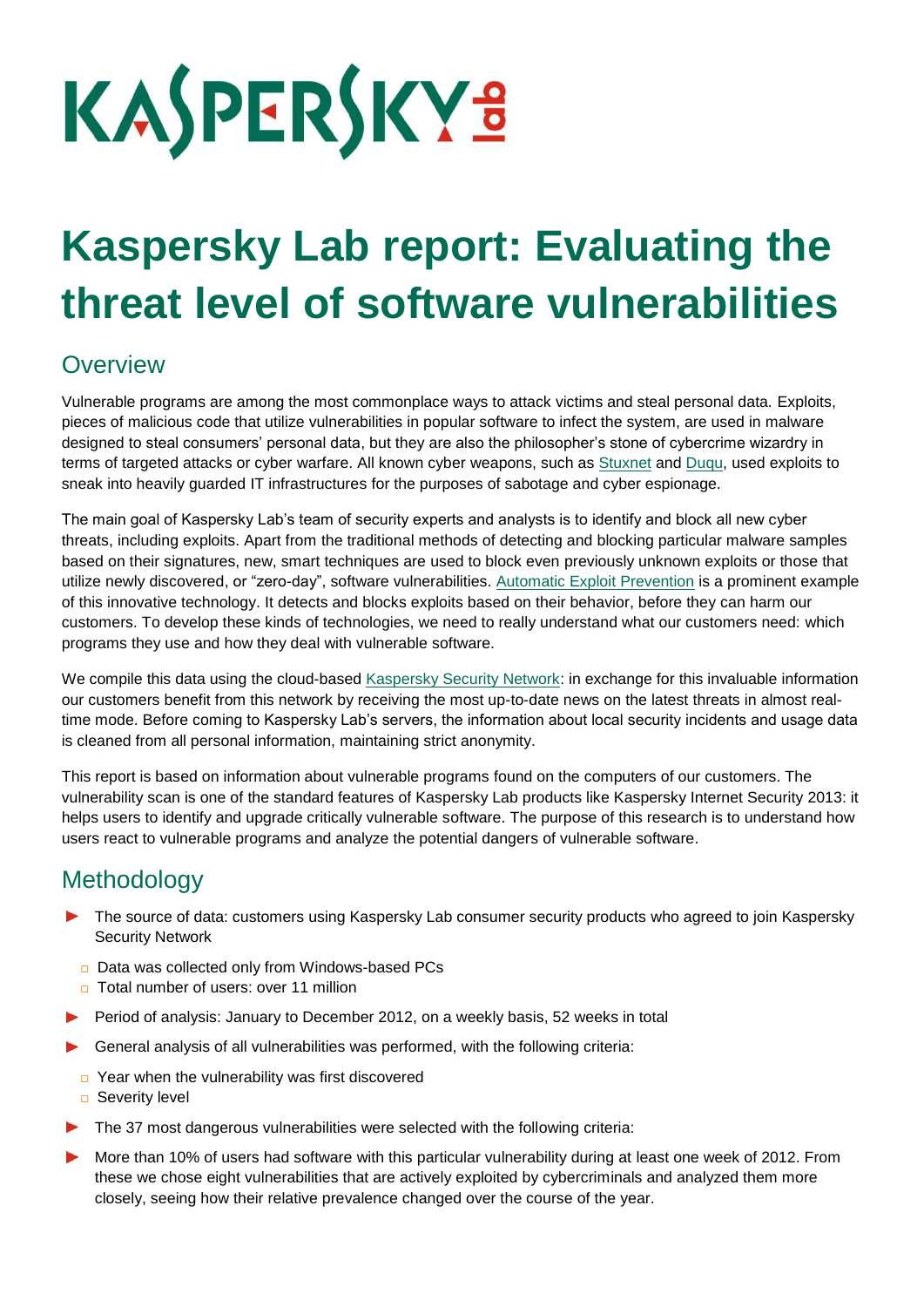$\blacktriangleright$ Additionally we analyzed usage patterns for Oracle Java, using anonymous Kaspersky Security Network data on the versions users actually launched in September and October 2012.

### Main findings

- Over 132 million vulnerable applications were recorded in total
- □ An average of 12 vulnerabilities per user
- 806 unique vulnerabilities were found. Only 37 were found on at least 10% of computers during at least one week of the analysis period. These are the vulnerabilities likely to attract the cybercriminals' attention.
- These 37 vulnerabilities are found in 11 different families of software. The software with the greatest number of vulnerabilities includes Adobe Shockwave/Flash Player, Apple iTunes/QuickTime and Oracle Java.
- Further analysis of this list revealed only eight vulnerabilities that are routinely used by cybercriminals in widespread exploit packs.
- Oracle Java vulnerabilities have the highest impact: five out of those eight actively exploited vulnerabilities are found in Java Software. Another two belong to Adobe Flash and one more is found in Adobe Reader.
- The average threat level for all 37 top vulnerabilities is 3.7. That is calculated based on the severity level of each vulnerability, and falls between "Moderately Critical" and "Highly Critical".
- **The most alarming finding from this research is that users of the three most vulnerable programs (Java, Flash Player and Adobe Reader) are highly reluctant to update to newer, safer versions. A further look at the real use of Oracle Java showed just how bad this situation is: seven weeks after the release of a new version less than 30% of users had upgraded, despite being in real danger of having their data stolen. Major web browsers take only 5-7 days to achieve similar market share for newly released updates.**

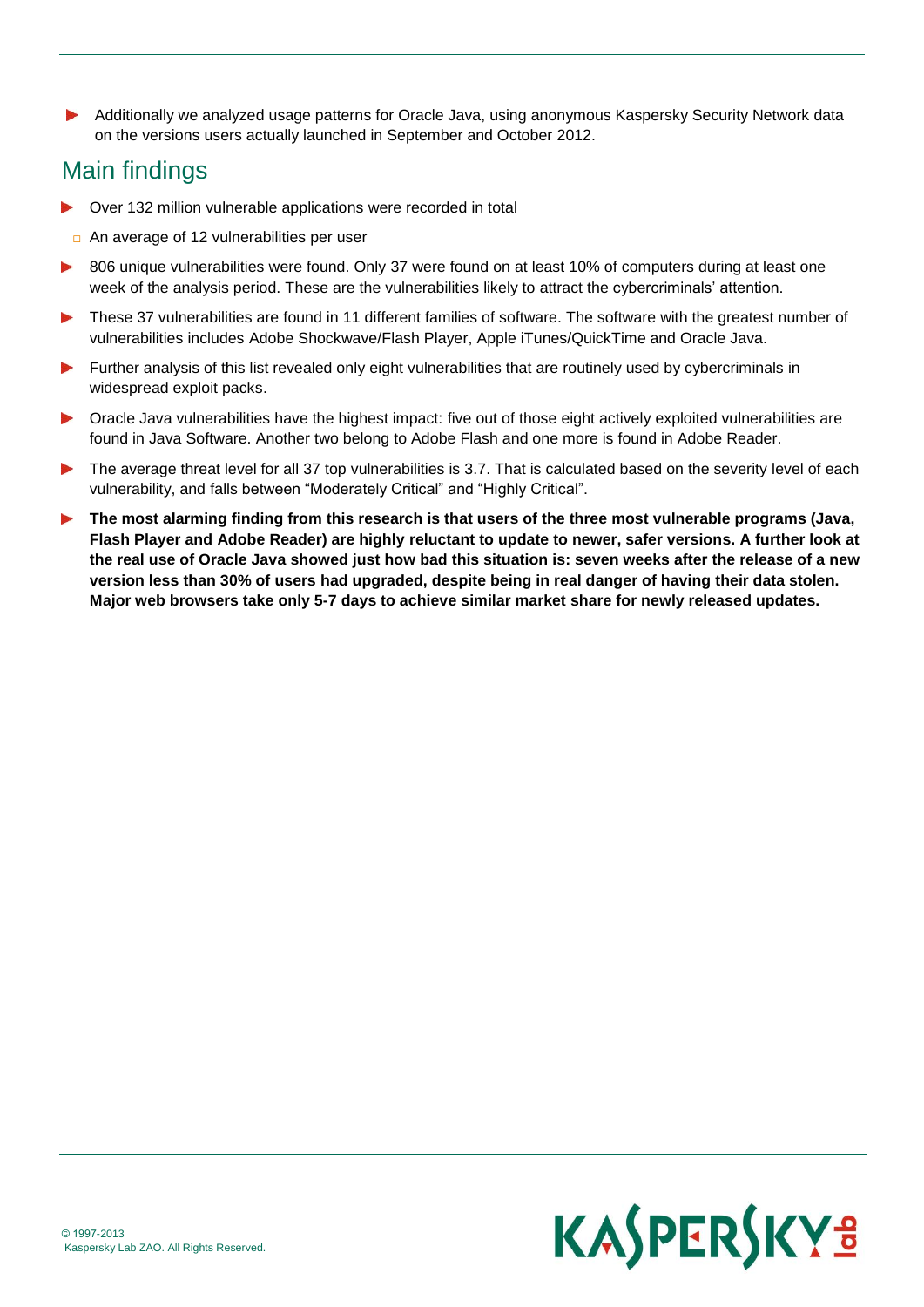## General figures

In the 52-week period we detected a total of 806 unique vulnerabilities on our customers' PCs. The oldest of them was first identified in February 2003; the most recent was in December 2012.



*The share of vulnerabilities by year of discovery, all vulnerabilities*

The best strategy to avoid potential security risks related to vulnerable software is to keep all your programs up to date (although this alone is not enough). The age of these vulnerabilities shows that users are failing to do this, except in those few cases where a vendor has been reluctant to issue an update. Sometimes, of course, everyone forgets about a rarely used program, or turns off irritating notifications. Analysis of the discovery dates for all vulnerabilities paints a grim picture: almost two-thirds (64%) of discovered software flaws are found in programs which are more or less obsolete (released in 2010 and earlier). But in order to get a clear picture, we need to take the "popularity" of certain vulnerable programs into account. To do this we counted only those vulnerabilities that were found on at least 10% of computers at some point during the year.

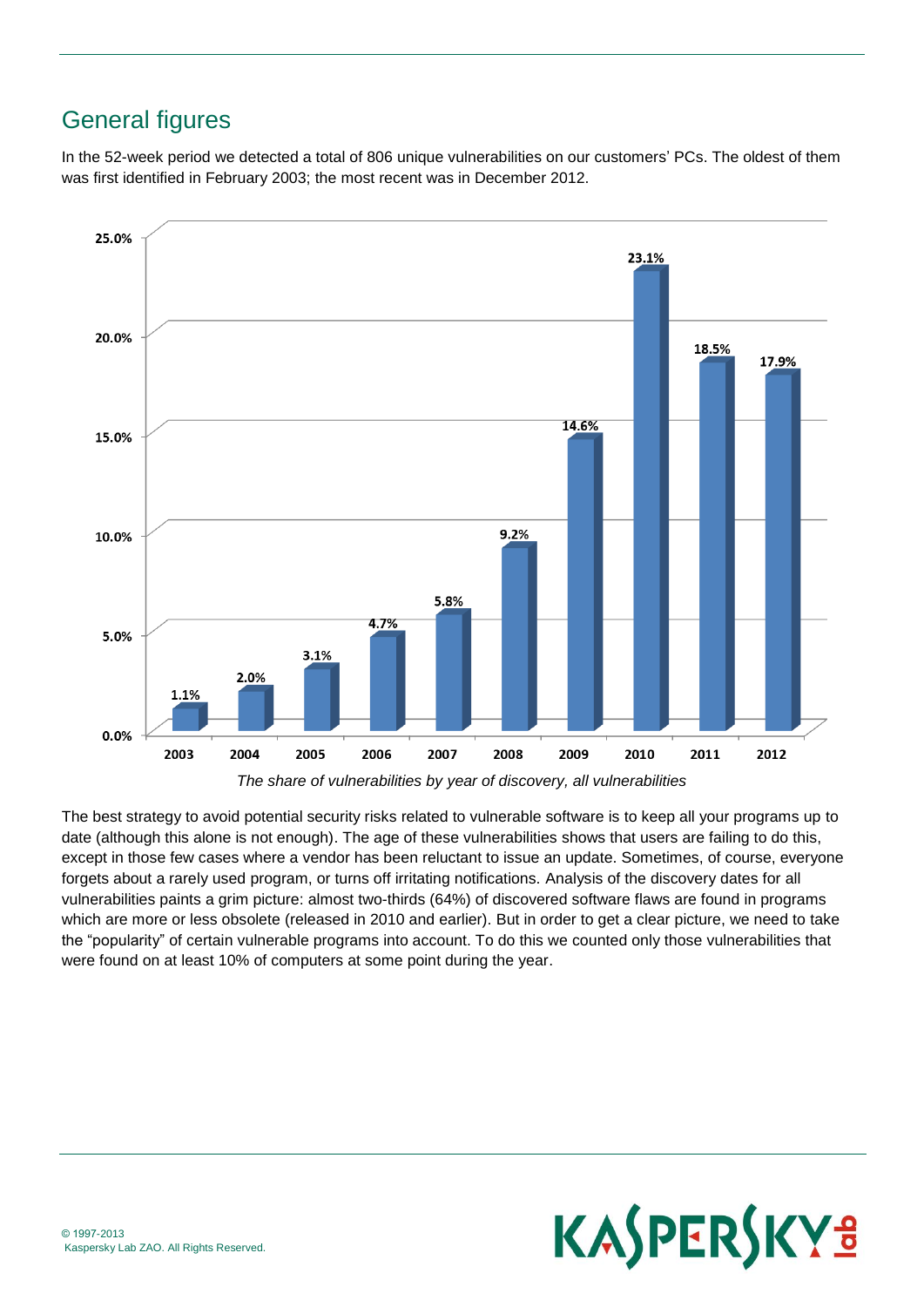

*The top vulnerabilities by year of discovery*

And here you can really see the difference. Only 37 vulnerabilities were sufficiently widespread to pass our artificial filter. The breakdown by age is also rather different: the overwhelming majority of popular vulnerabilities were discovered in 2011 and 2012, and only three vulnerable programs originate from 2010 or earlier (among the most notable being the vulnerability found in [Microsoft Office 2007\)](http://www.securelist.com/en/advisories/23655).

#### **The 37 vulnerabilities from this chart in fact account for over 70% of all detections of**   $\blacktriangleright$ **vulnerable software during 2012.**

But one should keep in mind that hundreds of rare vulnerabilities could still potentially be used in targeted attacks on businesses.

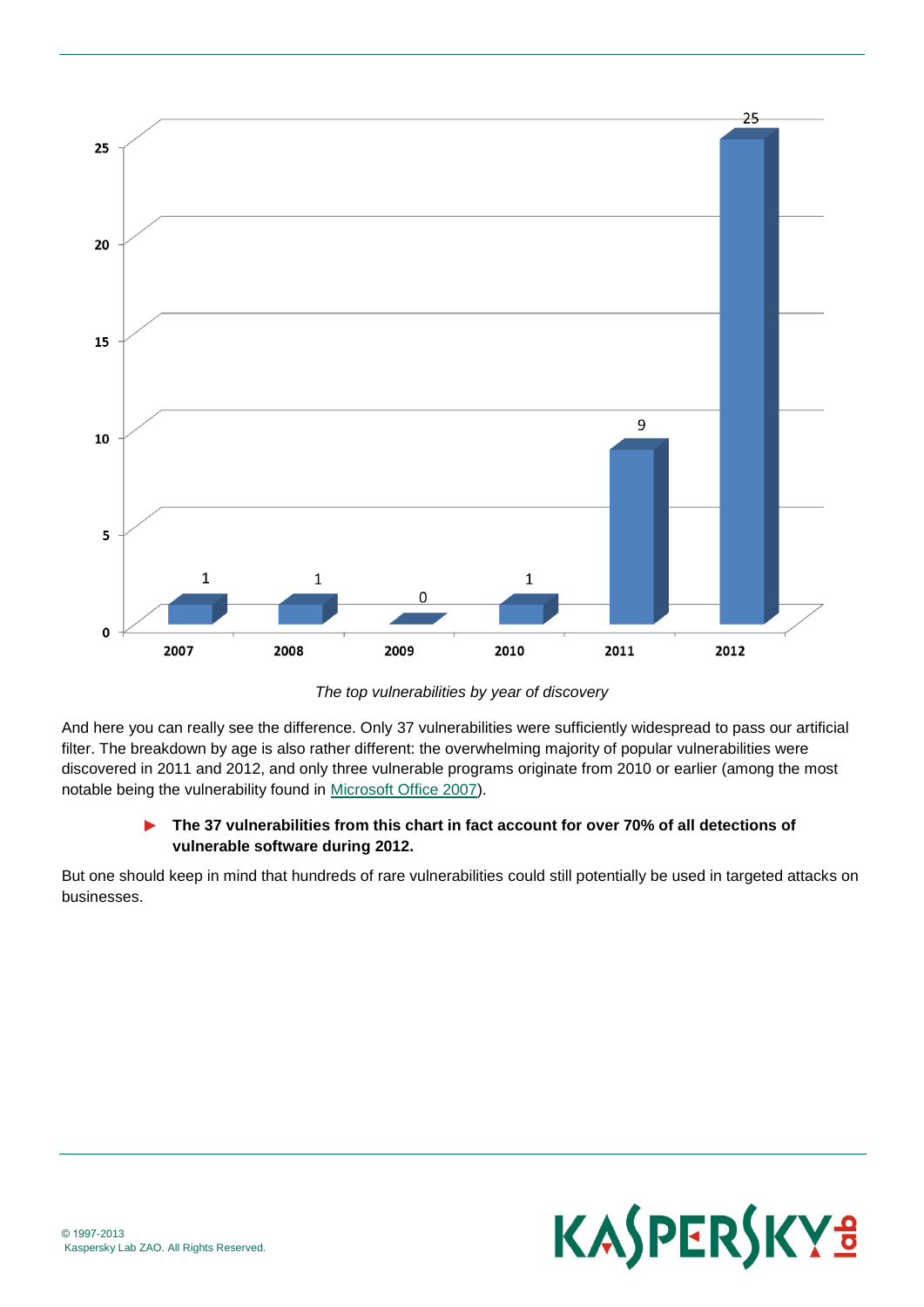#### Affected software



*Differentiation of top vulnerabilities by software families. For each software family the number of top vulnerabilities is given, along with the time period when those vulnerabilities were discovered*

The top 37 vulnerabilities are found in 10 different product families. The most vulnerable products are Adobe Shockwave/Flash Player, Apple iTunes/QuickTime and Oracle Java. Between them, they account for 28 vulnerabilities among those found on 10% or more of users' PCs during 2012.

## Threat level

One of the most important characteristics of a vulnerability is its severity. In Kaspersky Lab's vulnerability database the lowest severity is 1 (not critical) and the highest is 5 (extremely critical). Vulnerabilities with severity level 5 are considered to be the most dangerous, as they theoretically can be easily exploited and are most likely to lead to the loss of sensitive data. Based on the severity level for each of the 37 top vulnerabilities, we can calculate their average threat level at 3.7, somewhere between moderately and highly critical.

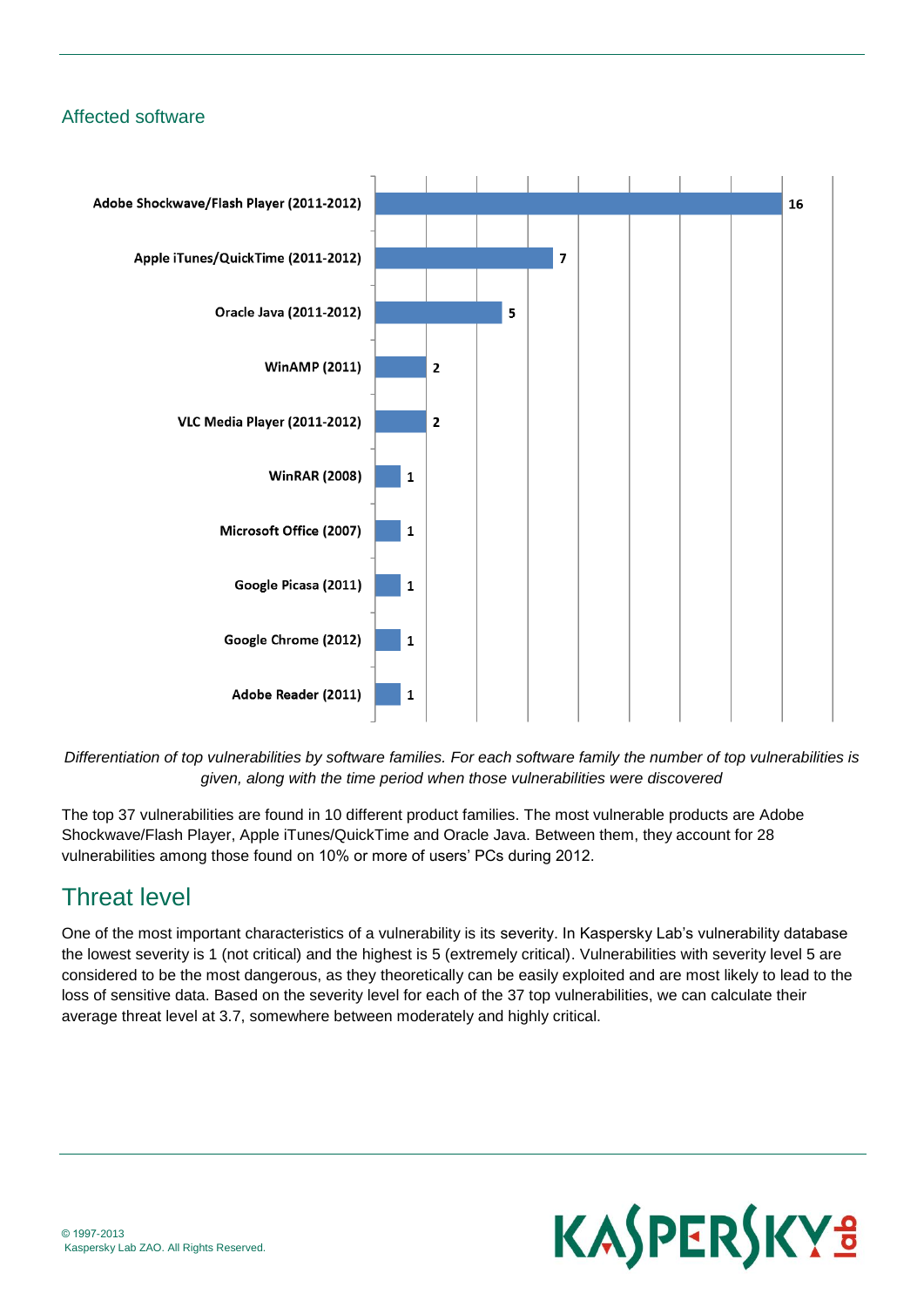## Extremely dangerous software flaws

In this section we analyze eight vulnerabilities, selected from 37 software security flaws that are actively used by cybercriminals in widespread exploit packs. Although most of the more commonplace vulnerabilities are found in Adobe products, the most frequently exploited loopholes are actually in Oracle Java.



*Number of actively exploited vulnerabilities, by software where vulnerability is found*

Let's further analyze these vulnerabilities, grouped by the respective software.

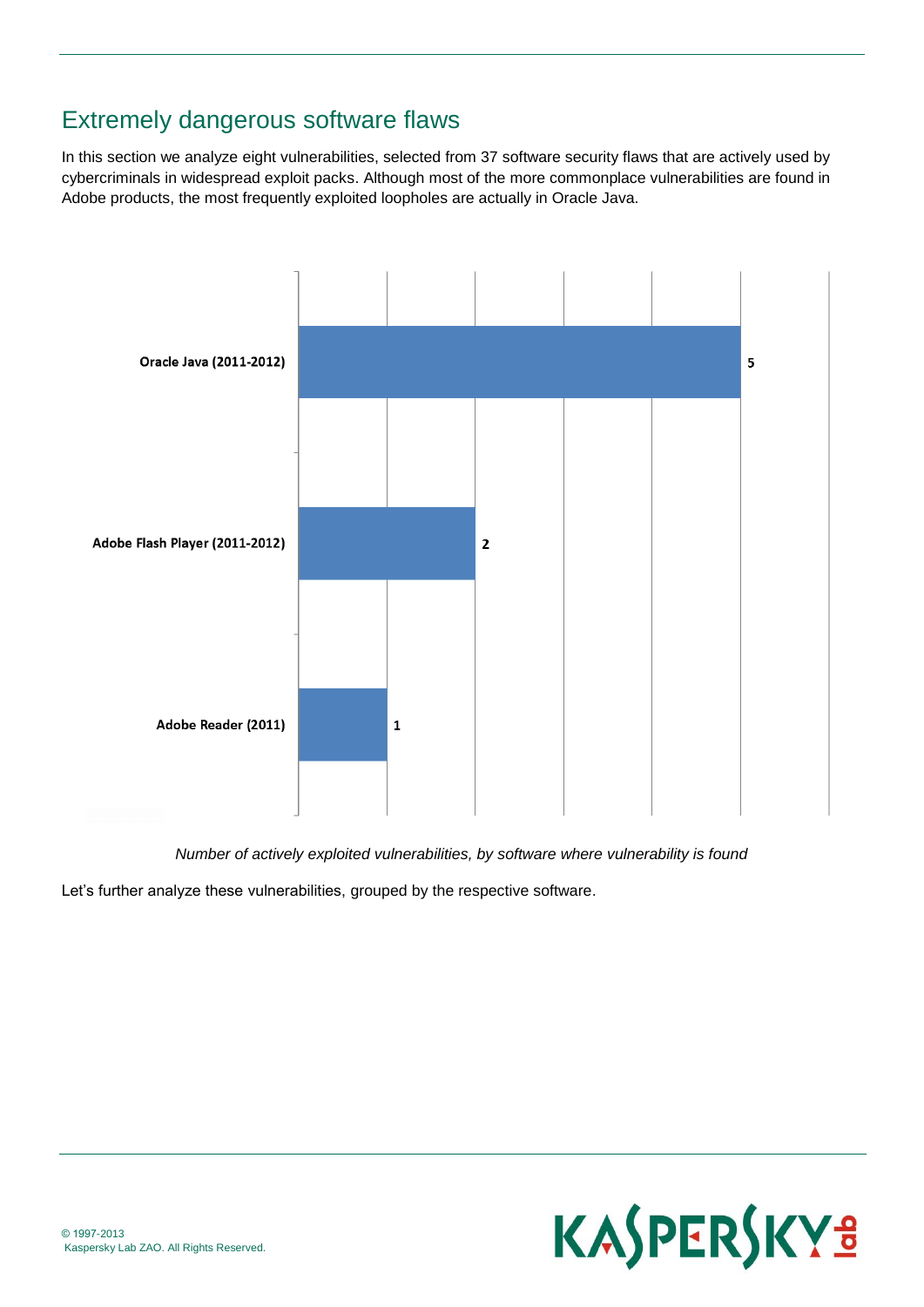#### Oracle Java vulnerabilities

Java is an obvious "leader" in terms of discovered vulnerabilities, and 2012 was a very tough year for Oracle. We recorded five major vulnerabilities in this software, with the earliest one discovered in October 2011 and the most recent one in October 2012. The evolution of Java vulnerabilities and their prevalence is displayed in this chart:



*Prevalence of Oracle Java vulnerabilities in 2012*

In a vulnerability scan, only one potential weak spot is recorded for each program, even though it might be prone to several security vulnerabilities. However, in the case of Oracle Java, all five of these vulnerabilities were actively exploited by cybercriminals. This means we have to consider all of them to assess how many users are affected. As we can see, at any given time in 2012 there were a large number of users at risk from Java vulnerabilities. At the lowest point, in February, more than one in three (34.5%) were affected; the high water mark came in October when a combination of three vulnerabilities affected 61.1% of users.

We can also see that users are extremely reluctant to switch to the updated software, even when this will fix dangerous security issues. In one particular case with [multiple Java vulnerabilities discovered in February 2012,](http://www.securelist.com/en/advisories/48009) the highest recorded share of affected users was 52.4% at the end of February 2012. The update for Java versions 6 and 7 was released on 14 February. 16 weeks (or four months!) later, it dropped to only 37.3% - still a substantial figure. During this period another update of Java was released (26 April) with non-security fixes, and at the end of it (12 June) one more update came up, fixing newly discovered security flaws. In other words, users had approximately four months to switch to the new version (secure at that time), but it took an astonishingly long time for them to react.

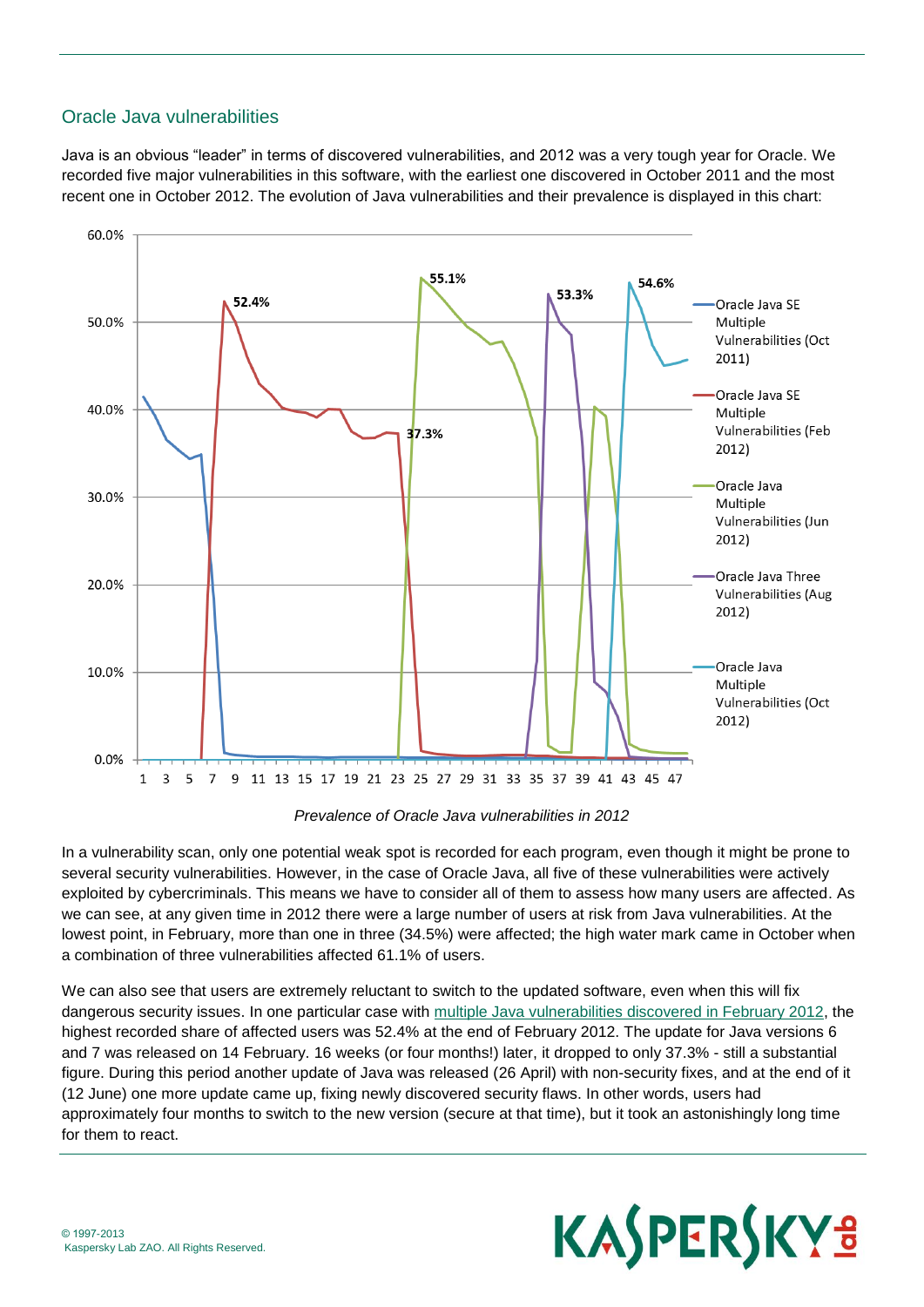#### Java Real Usage Analysis

We carried our further analysis into the actual use of Java software in the period between two updates. On 30 August, Oracle launched Java SE 7 Update 7 and Java SE 6 Update 35. 16 October saw the arrival of Java SE 7 Update 9 and SE 6 Update 37. All these updates covered serious vulnerabilities. Using an alternative source of data from our users, a source which looks at the actual software in use, we discovered 41 different major versions of Java 6 and 7 being used. The vulnerability addressed in the 30 August Update (details can be found here at the [Oracle](http://www.oracle.com/technetwork/topics/security/alert-cve-2012-4681-1835715.html)  [website\)](http://www.oracle.com/technetwork/topics/security/alert-cve-2012-4681-1835715.html) also affects all prior versions of Java. Therefore, we combined the share of all previous (Affected) versions and compared them with the two newly updated (Fixed) versions. The results can be observed in this chart:



*User share of newer versions of Java (Fixed) compared to older and vulnerable versions (Affected), on a weekly basis.*

Knowing the high impact of Java vulnerabilities, we used a further method to analyze how fast users switch to the newer version of this software, when faced with an actively exploited vulnerability in the previous one. In this case users had seven weeks to update the secure (at that time) version of Java 6 or 7, but less than 30% of users actually managed to do that, before a newer version (fixing yet another [set of multiple vulnerabilities\)](http://www.securelist.com/en/advisories/50949) was released. In a previous report on [web browser usage,](http://www.kaspersky.com/images/Kaspersky_Report_Browser_Usage_ENG_Final.pdf) we used similar data to calculate the upgrade speed for Google Chrome, Firefox and Opera. In all three cases 30% or more of users switched to the newer version within a week after the initial release. Clearly, we can describe the update process for Oracle Java as very slow.

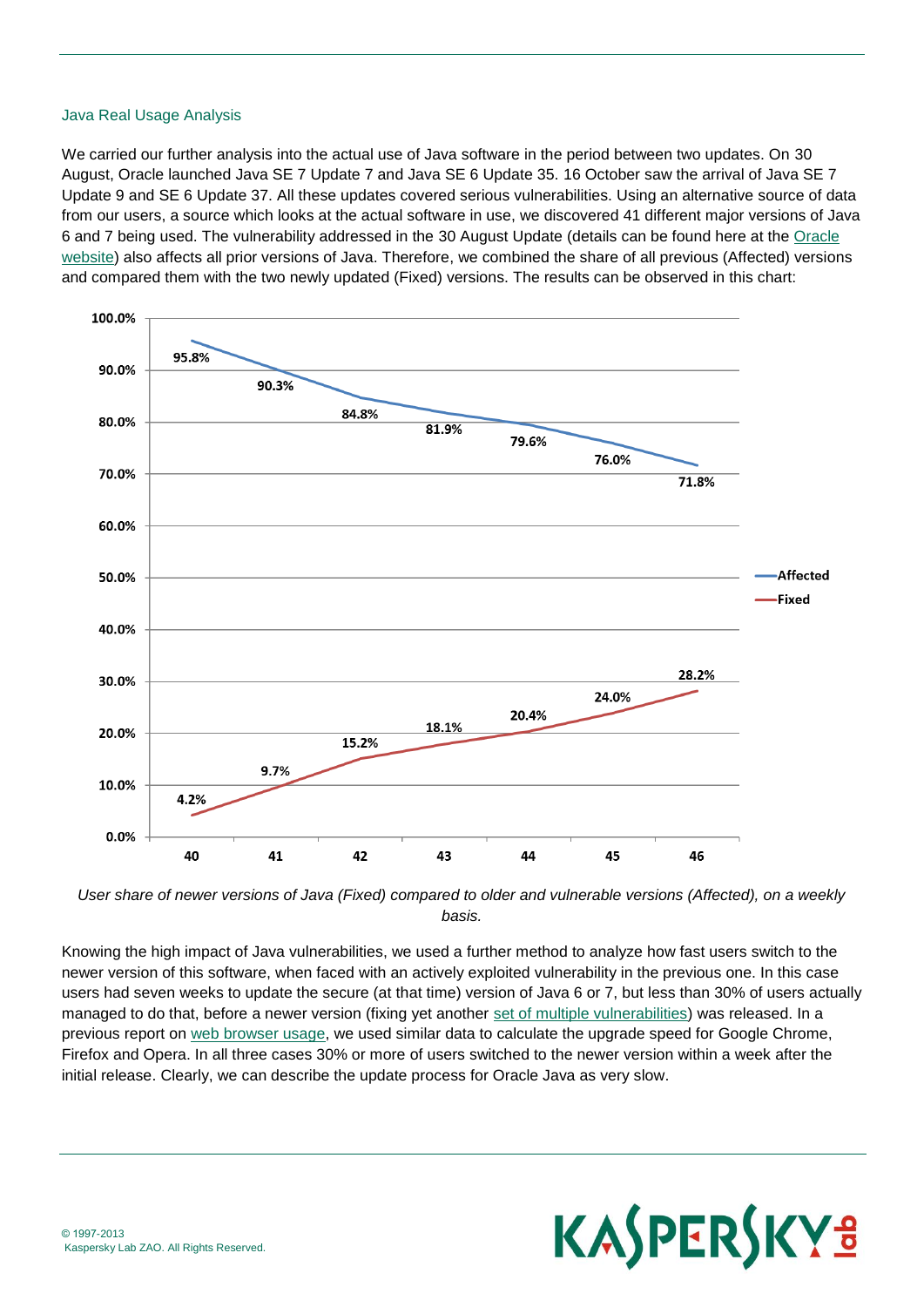#### Adobe Flash Player vulnerabilities

Based on the number of frequently discovered vulnerabilities in 2012, Adobe Flash Player surpasses Java – we detected 11 (!) widespread vulnerabilities during this period (another five came on Shockwave Player, a different type of software). Fortunately, only two of them were in fact exploited by cybercriminals (compared to five for Java). First, we would like to highlight one particular Flash vulnerability that stands out from the crowd.



*Relative share of Adobe Flash Player vulnerabilities discovered and fixed in October 2010, on a weekly basis.*

Unlike other Adobe Flash Player vulnerabilities that we will analyze later, [this one](http://www.securelist.com/en/advisories/41917) was discovered and fixed more than two years ago. But as we can see, users who have this particular version were not informed about the update or have been reluctant to respond to automatic update notifications. The obsolete and vulnerable Adobe Flash Player was installed on 10.2% of computers on average – an astonishing amount of machines, considering the fact that an exploit was confirmed to exist for this vulnerability, but was not actively used. It seems possible that this vulnerability will only disappear when all computers currently running obsolete software are replaced with new ones.

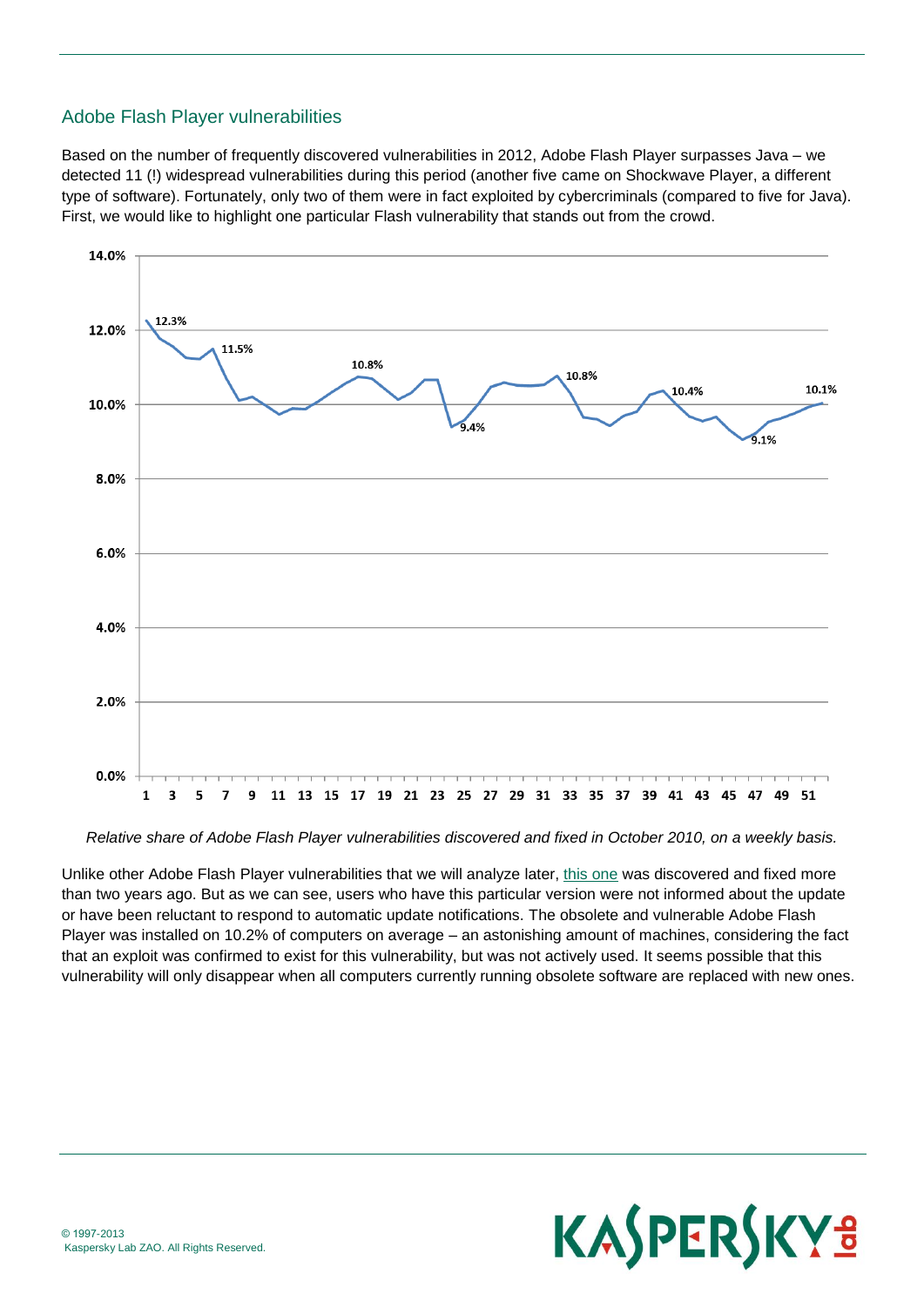#### Flash Vulnerabilities: The Big Picture



*Relative levels of Adobe Flash Player vulnerabilities in 2012*

The picture among the other 10 Flash vulnerabilities is more complex. Again, the vulnerability scan only uncovers one vulnerability per program, which is why this chart shows newer vulnerabilities overlapping some vulnerabilities and replacing others. Even though only two vulnerabilities out of the displayed 10 are actually exploited (the ones discovered in [May](http://www.securelist.com/en/advisories/49096) and [August](http://www.securelist.com/en/advisories/50354) 2012), the chart also shows that there is little sign of the level of vulnerabilities falling away: users are very slow to switch to the newer versions of software, regardless of how dangerous the discovered vulnerabilities might be. In future reports we will focus on actual usage statistics for Adobe Flash Player, to define the exact speed of upgrades from version to version.

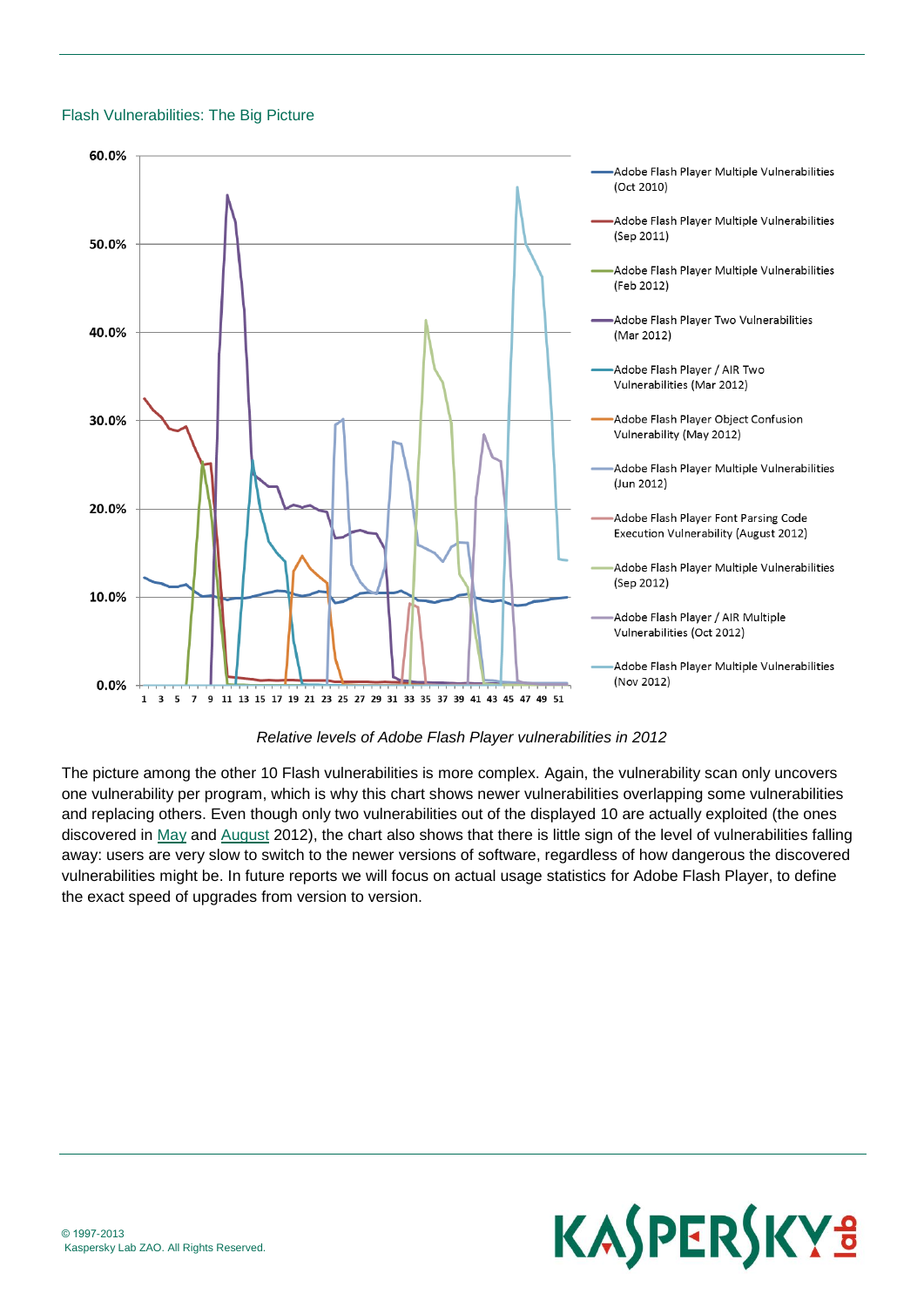#### Adobe Reader/Acrobat vulnerability



*Change in a vulnerability's share, on a weekly basis*

The only [Adobe Reader](http://www.securelist.com/en/advisories/47133) vulnerability that was popular and actively exploited at this time was discovered in early December 2011, and was found on an average of 13.5% user computers in 2012. Although it was patched immediately, that number did not change much, peaking at 16.8% in January 2012. As with the other programs analyzed, there is little evidence of any decrease in this vulnerability. Once again, it suggests that users are reluctant to update their software – probably because of an inefficient automatic update system.

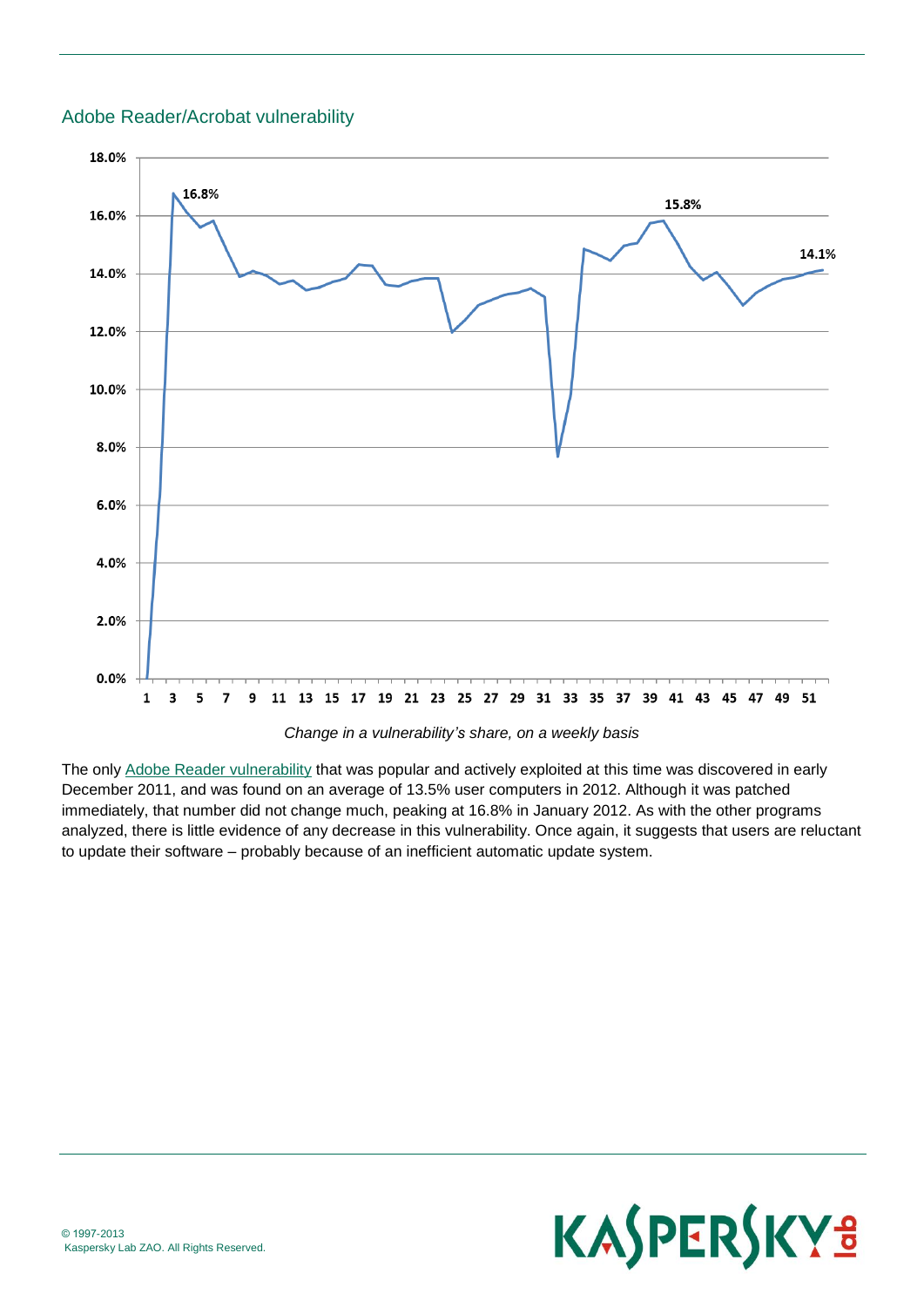## **Conclusion**

This research allowed us to look at the threat level of software vulnerabilities from a unique point of view: showing software security flaws as a time bomb waiting to be detonated by a cybercriminal. Our information comes from our users, who are protected by our products and are therefore less likely to fall victim to an exploit. Even allowing for this, though, the picture is not pretty.

Even when a software vendor does its best to recognize a security flaw and releases an update in a timely manner, this means nothing for a significant proportion of users. A known, dangerous and exploitable security hole remains open on millions of PCs months after it was discovered and an update was provided. There are examples of software vulnerabilities that last for years after being discovered and fixed.

We can't really blame users for that: they are not, and shouldn't have to be, security experts. What is needed is a more streamlined and automated update process for all installed software and better security practices from vendors in general. What users have to understand is that the freedom to install any version of any program of their choice requires certain precautions – and the starting point is proper protection from modern threats, including the tools to detect and update vulnerable software.

### Recommendations for consumers

- Use security software at all times: having the latest versions of all programs does not protect you from the latest  $\blacktriangleright$ exploits, which utilize zero-day vulnerabilities. Kaspersky Lab offers a new technology designed to detect and block even new and unknown exploits, named [Automatic Exploit Prevention.](http://www.kaspersky.com/downloads/pdf/kaspersky_lab_whitepaper_automatic_exploit_prevention_eng_final.pdf)
- Using one computer for several years without re-installing an operating system is a common scenario. If this is the case, perform an inventory check of the installed software. Remove programs you are not using at all. Update the rest to the most recent version, if possible.
- Use special software to check installed programs for vulnerabilities. Do your best to update those programs that are critically vulnerable. The easiest way to do this is to use a full featured security suite like [Kaspersky Internet](http://www.kaspersky.com/internet-security)  [Security.](http://www.kaspersky.com/internet-security)
- When doing this, pay close attention to Oracle Java, Adobe Flash Player and Adobe Reader these programs  $\blacktriangleright$ are exploited most frequently.
- If you are using an Apple computer, do not assume you are immune from vulnerabilities. Unfortunately, they are often cross-platform. For example, the infamous Flashfake botnet used a [vulnerability in Java.](http://www.securelist.com/en/analysis/204792227/The_anatomy_of_Flashfake_Part_1) The same applies to Linux: although they are less frequently attacked by cybercriminals, they may become a gateway for a targeted attack on a company.

### Recommendations for businesses

- The software being used in your company has to be under control. In other words, you have to understand, which programs and which versions are used by employees, and, of course, whether those versions are safe. In general, application control has to be done in a centralized, real-time manner, as offered, for example, by Kaspersky Endpoint Security for Business coupled with the Kaspersky Security Center management console. Its diverse tool set keeps track of applications, devices and web activity.
- When it comes to vulnerabilities, the first step is an inventory check. Indeed this task is often so complex it  $\blacktriangleright$ becomes almost as demanding as protecting against cybercriminal activity for many IT departments. Happily, Kaspersky Lab's new corporate solution allows you to take control over all aspects of IT Security, starting with a hardware and software inventory and including everything up to the easy configuration and deployment of endpoints and other nodes on the network. Vulnerability assessment and versatile patch management functionality are among the highlights of these new features.